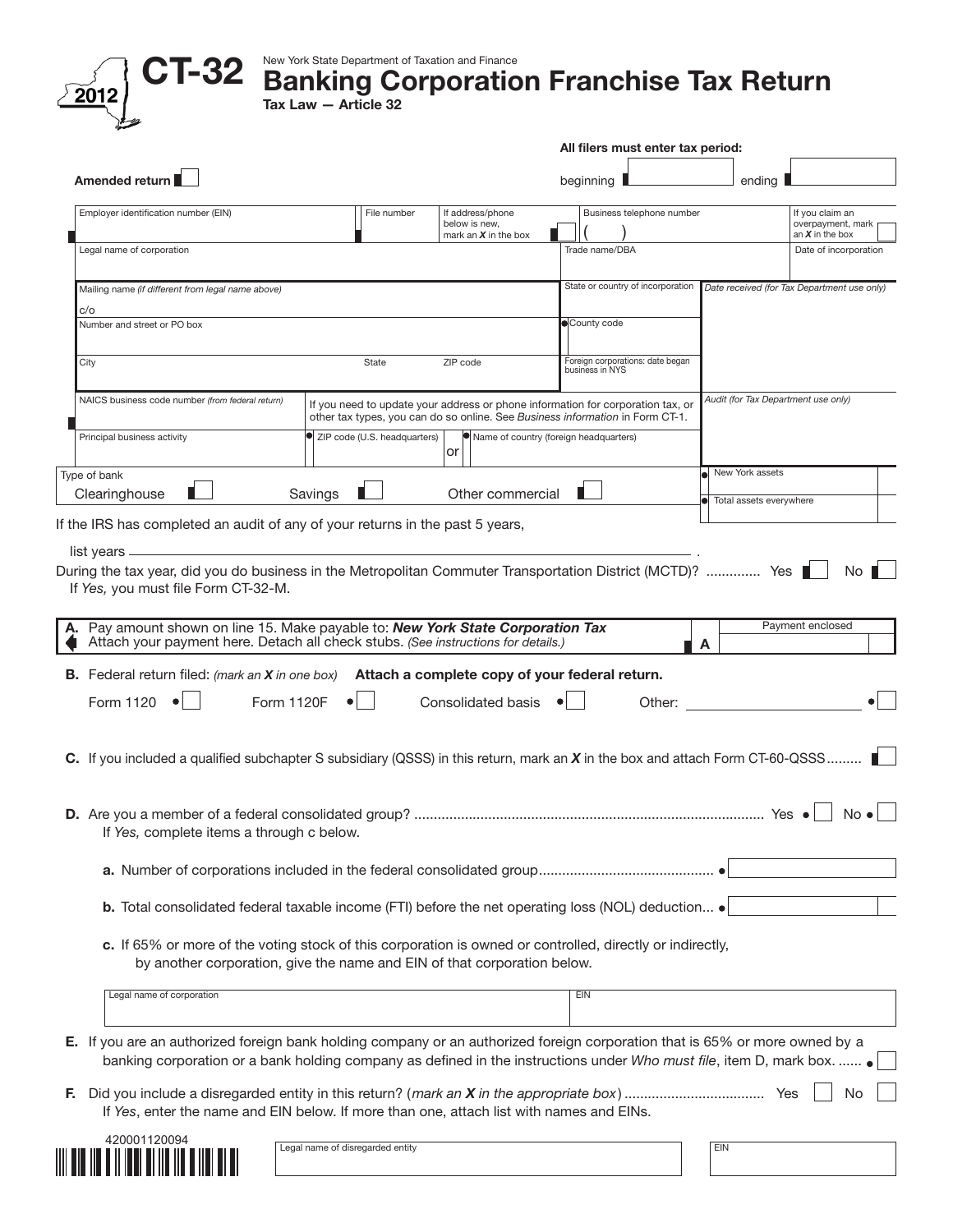| 1 Allocated taxable entire net income (ENI) (enter amount from<br>$\times$ .071<br>1.<br>$\bullet$<br>$\times .03$<br>$\overline{2}$<br>$\bullet$<br>and multiply by the appropriate tax rate; mark an <b>X</b> in the box) $.00002 \cdot$<br>$.00004 \bullet$<br>$.0001 \bullet$<br>3<br>$\ldots$ $\bullet$<br>4<br>250 00<br>5<br>5<br>6<br>6<br>7<br>First installment of estimated tax for next period:<br>8a<br>8b<br>8b<br>9<br>9<br>10<br>10<br>11<br>11<br>Estimated tax penalty (see instructions; mark an X in the box if Form CT-222 is attached) $\bullet$<br>12<br>12<br>$\bullet$<br>13<br>13<br>14<br>14<br>Balance due (add lines 11 through 14 and enter here; enter payment amount on line A on page 1)<br>15<br>15<br>16<br>16<br>17<br>18<br>18<br>19<br>20c Tax credits to be credited as an overpayment to next year's tax return (see instructions) 20c<br>$\%$<br>21<br><b>Schedule B - Computation and allocation of ENI</b> (see instructions)<br>22<br><b>Additions</b><br>23 Dividends and interest effectively connected with the conduct of a trade or business<br>23<br>24 Income effectively connected with the conduct of a trade or business not included on line 22 .<br>24<br>25<br>25<br>26 Income taxes paid to the United States, its possessions, or foreign countries, deducted on<br>26<br>New York State franchise, MTA surcharges, and Article 23 MCTMT taxes deducted on federal return  .<br>27<br>Total federal depreciation from Form CT-399 and, if applicable, from lines 76 and 78 ●<br>28<br>28<br>29<br>29<br>30<br>31 Amount that would have been required to be included on your federal return except for a<br>31<br>32 Amount of special additional mortgage recording tax deducted on your federal return and<br>32<br>33 Any other federal deduction previously allowable as a deduction under Article 9-B or 9-C<br>33<br>34<br>35<br>Other additions (see instructions) •   IRC section 199 deduction:<br>36<br>36<br>$\bullet$<br>37<br>37<br>$($ continued $)$ | Schedule A – Computation of tax and installment payments of estimated tax (see instructions, Form CT-32-I) |  |  |
|-------------------------------------------------------------------------------------------------------------------------------------------------------------------------------------------------------------------------------------------------------------------------------------------------------------------------------------------------------------------------------------------------------------------------------------------------------------------------------------------------------------------------------------------------------------------------------------------------------------------------------------------------------------------------------------------------------------------------------------------------------------------------------------------------------------------------------------------------------------------------------------------------------------------------------------------------------------------------------------------------------------------------------------------------------------------------------------------------------------------------------------------------------------------------------------------------------------------------------------------------------------------------------------------------------------------------------------------------------------------------------------------------------------------------------------------------------------------------------------------------------------------------------------------------------------------------------------------------------------------------------------------------------------------------------------------------------------------------------------------------------------------------------------------------------------------------------------------------------------------------------------------------------------------------------------------------------------------------------------------------------------------------------|------------------------------------------------------------------------------------------------------------|--|--|
|                                                                                                                                                                                                                                                                                                                                                                                                                                                                                                                                                                                                                                                                                                                                                                                                                                                                                                                                                                                                                                                                                                                                                                                                                                                                                                                                                                                                                                                                                                                                                                                                                                                                                                                                                                                                                                                                                                                                                                                                                               |                                                                                                            |  |  |
|                                                                                                                                                                                                                                                                                                                                                                                                                                                                                                                                                                                                                                                                                                                                                                                                                                                                                                                                                                                                                                                                                                                                                                                                                                                                                                                                                                                                                                                                                                                                                                                                                                                                                                                                                                                                                                                                                                                                                                                                                               |                                                                                                            |  |  |
|                                                                                                                                                                                                                                                                                                                                                                                                                                                                                                                                                                                                                                                                                                                                                                                                                                                                                                                                                                                                                                                                                                                                                                                                                                                                                                                                                                                                                                                                                                                                                                                                                                                                                                                                                                                                                                                                                                                                                                                                                               |                                                                                                            |  |  |
|                                                                                                                                                                                                                                                                                                                                                                                                                                                                                                                                                                                                                                                                                                                                                                                                                                                                                                                                                                                                                                                                                                                                                                                                                                                                                                                                                                                                                                                                                                                                                                                                                                                                                                                                                                                                                                                                                                                                                                                                                               |                                                                                                            |  |  |
|                                                                                                                                                                                                                                                                                                                                                                                                                                                                                                                                                                                                                                                                                                                                                                                                                                                                                                                                                                                                                                                                                                                                                                                                                                                                                                                                                                                                                                                                                                                                                                                                                                                                                                                                                                                                                                                                                                                                                                                                                               |                                                                                                            |  |  |
|                                                                                                                                                                                                                                                                                                                                                                                                                                                                                                                                                                                                                                                                                                                                                                                                                                                                                                                                                                                                                                                                                                                                                                                                                                                                                                                                                                                                                                                                                                                                                                                                                                                                                                                                                                                                                                                                                                                                                                                                                               |                                                                                                            |  |  |
|                                                                                                                                                                                                                                                                                                                                                                                                                                                                                                                                                                                                                                                                                                                                                                                                                                                                                                                                                                                                                                                                                                                                                                                                                                                                                                                                                                                                                                                                                                                                                                                                                                                                                                                                                                                                                                                                                                                                                                                                                               |                                                                                                            |  |  |
|                                                                                                                                                                                                                                                                                                                                                                                                                                                                                                                                                                                                                                                                                                                                                                                                                                                                                                                                                                                                                                                                                                                                                                                                                                                                                                                                                                                                                                                                                                                                                                                                                                                                                                                                                                                                                                                                                                                                                                                                                               |                                                                                                            |  |  |
|                                                                                                                                                                                                                                                                                                                                                                                                                                                                                                                                                                                                                                                                                                                                                                                                                                                                                                                                                                                                                                                                                                                                                                                                                                                                                                                                                                                                                                                                                                                                                                                                                                                                                                                                                                                                                                                                                                                                                                                                                               |                                                                                                            |  |  |
|                                                                                                                                                                                                                                                                                                                                                                                                                                                                                                                                                                                                                                                                                                                                                                                                                                                                                                                                                                                                                                                                                                                                                                                                                                                                                                                                                                                                                                                                                                                                                                                                                                                                                                                                                                                                                                                                                                                                                                                                                               |                                                                                                            |  |  |
|                                                                                                                                                                                                                                                                                                                                                                                                                                                                                                                                                                                                                                                                                                                                                                                                                                                                                                                                                                                                                                                                                                                                                                                                                                                                                                                                                                                                                                                                                                                                                                                                                                                                                                                                                                                                                                                                                                                                                                                                                               |                                                                                                            |  |  |
|                                                                                                                                                                                                                                                                                                                                                                                                                                                                                                                                                                                                                                                                                                                                                                                                                                                                                                                                                                                                                                                                                                                                                                                                                                                                                                                                                                                                                                                                                                                                                                                                                                                                                                                                                                                                                                                                                                                                                                                                                               |                                                                                                            |  |  |
|                                                                                                                                                                                                                                                                                                                                                                                                                                                                                                                                                                                                                                                                                                                                                                                                                                                                                                                                                                                                                                                                                                                                                                                                                                                                                                                                                                                                                                                                                                                                                                                                                                                                                                                                                                                                                                                                                                                                                                                                                               |                                                                                                            |  |  |
|                                                                                                                                                                                                                                                                                                                                                                                                                                                                                                                                                                                                                                                                                                                                                                                                                                                                                                                                                                                                                                                                                                                                                                                                                                                                                                                                                                                                                                                                                                                                                                                                                                                                                                                                                                                                                                                                                                                                                                                                                               |                                                                                                            |  |  |
|                                                                                                                                                                                                                                                                                                                                                                                                                                                                                                                                                                                                                                                                                                                                                                                                                                                                                                                                                                                                                                                                                                                                                                                                                                                                                                                                                                                                                                                                                                                                                                                                                                                                                                                                                                                                                                                                                                                                                                                                                               |                                                                                                            |  |  |
|                                                                                                                                                                                                                                                                                                                                                                                                                                                                                                                                                                                                                                                                                                                                                                                                                                                                                                                                                                                                                                                                                                                                                                                                                                                                                                                                                                                                                                                                                                                                                                                                                                                                                                                                                                                                                                                                                                                                                                                                                               |                                                                                                            |  |  |
|                                                                                                                                                                                                                                                                                                                                                                                                                                                                                                                                                                                                                                                                                                                                                                                                                                                                                                                                                                                                                                                                                                                                                                                                                                                                                                                                                                                                                                                                                                                                                                                                                                                                                                                                                                                                                                                                                                                                                                                                                               |                                                                                                            |  |  |
|                                                                                                                                                                                                                                                                                                                                                                                                                                                                                                                                                                                                                                                                                                                                                                                                                                                                                                                                                                                                                                                                                                                                                                                                                                                                                                                                                                                                                                                                                                                                                                                                                                                                                                                                                                                                                                                                                                                                                                                                                               |                                                                                                            |  |  |
|                                                                                                                                                                                                                                                                                                                                                                                                                                                                                                                                                                                                                                                                                                                                                                                                                                                                                                                                                                                                                                                                                                                                                                                                                                                                                                                                                                                                                                                                                                                                                                                                                                                                                                                                                                                                                                                                                                                                                                                                                               |                                                                                                            |  |  |
|                                                                                                                                                                                                                                                                                                                                                                                                                                                                                                                                                                                                                                                                                                                                                                                                                                                                                                                                                                                                                                                                                                                                                                                                                                                                                                                                                                                                                                                                                                                                                                                                                                                                                                                                                                                                                                                                                                                                                                                                                               |                                                                                                            |  |  |
|                                                                                                                                                                                                                                                                                                                                                                                                                                                                                                                                                                                                                                                                                                                                                                                                                                                                                                                                                                                                                                                                                                                                                                                                                                                                                                                                                                                                                                                                                                                                                                                                                                                                                                                                                                                                                                                                                                                                                                                                                               |                                                                                                            |  |  |
|                                                                                                                                                                                                                                                                                                                                                                                                                                                                                                                                                                                                                                                                                                                                                                                                                                                                                                                                                                                                                                                                                                                                                                                                                                                                                                                                                                                                                                                                                                                                                                                                                                                                                                                                                                                                                                                                                                                                                                                                                               |                                                                                                            |  |  |
|                                                                                                                                                                                                                                                                                                                                                                                                                                                                                                                                                                                                                                                                                                                                                                                                                                                                                                                                                                                                                                                                                                                                                                                                                                                                                                                                                                                                                                                                                                                                                                                                                                                                                                                                                                                                                                                                                                                                                                                                                               |                                                                                                            |  |  |
|                                                                                                                                                                                                                                                                                                                                                                                                                                                                                                                                                                                                                                                                                                                                                                                                                                                                                                                                                                                                                                                                                                                                                                                                                                                                                                                                                                                                                                                                                                                                                                                                                                                                                                                                                                                                                                                                                                                                                                                                                               |                                                                                                            |  |  |
|                                                                                                                                                                                                                                                                                                                                                                                                                                                                                                                                                                                                                                                                                                                                                                                                                                                                                                                                                                                                                                                                                                                                                                                                                                                                                                                                                                                                                                                                                                                                                                                                                                                                                                                                                                                                                                                                                                                                                                                                                               |                                                                                                            |  |  |
|                                                                                                                                                                                                                                                                                                                                                                                                                                                                                                                                                                                                                                                                                                                                                                                                                                                                                                                                                                                                                                                                                                                                                                                                                                                                                                                                                                                                                                                                                                                                                                                                                                                                                                                                                                                                                                                                                                                                                                                                                               |                                                                                                            |  |  |
|                                                                                                                                                                                                                                                                                                                                                                                                                                                                                                                                                                                                                                                                                                                                                                                                                                                                                                                                                                                                                                                                                                                                                                                                                                                                                                                                                                                                                                                                                                                                                                                                                                                                                                                                                                                                                                                                                                                                                                                                                               |                                                                                                            |  |  |
|                                                                                                                                                                                                                                                                                                                                                                                                                                                                                                                                                                                                                                                                                                                                                                                                                                                                                                                                                                                                                                                                                                                                                                                                                                                                                                                                                                                                                                                                                                                                                                                                                                                                                                                                                                                                                                                                                                                                                                                                                               |                                                                                                            |  |  |
|                                                                                                                                                                                                                                                                                                                                                                                                                                                                                                                                                                                                                                                                                                                                                                                                                                                                                                                                                                                                                                                                                                                                                                                                                                                                                                                                                                                                                                                                                                                                                                                                                                                                                                                                                                                                                                                                                                                                                                                                                               |                                                                                                            |  |  |
|                                                                                                                                                                                                                                                                                                                                                                                                                                                                                                                                                                                                                                                                                                                                                                                                                                                                                                                                                                                                                                                                                                                                                                                                                                                                                                                                                                                                                                                                                                                                                                                                                                                                                                                                                                                                                                                                                                                                                                                                                               |                                                                                                            |  |  |
|                                                                                                                                                                                                                                                                                                                                                                                                                                                                                                                                                                                                                                                                                                                                                                                                                                                                                                                                                                                                                                                                                                                                                                                                                                                                                                                                                                                                                                                                                                                                                                                                                                                                                                                                                                                                                                                                                                                                                                                                                               |                                                                                                            |  |  |
|                                                                                                                                                                                                                                                                                                                                                                                                                                                                                                                                                                                                                                                                                                                                                                                                                                                                                                                                                                                                                                                                                                                                                                                                                                                                                                                                                                                                                                                                                                                                                                                                                                                                                                                                                                                                                                                                                                                                                                                                                               |                                                                                                            |  |  |
|                                                                                                                                                                                                                                                                                                                                                                                                                                                                                                                                                                                                                                                                                                                                                                                                                                                                                                                                                                                                                                                                                                                                                                                                                                                                                                                                                                                                                                                                                                                                                                                                                                                                                                                                                                                                                                                                                                                                                                                                                               |                                                                                                            |  |  |
|                                                                                                                                                                                                                                                                                                                                                                                                                                                                                                                                                                                                                                                                                                                                                                                                                                                                                                                                                                                                                                                                                                                                                                                                                                                                                                                                                                                                                                                                                                                                                                                                                                                                                                                                                                                                                                                                                                                                                                                                                               |                                                                                                            |  |  |
|                                                                                                                                                                                                                                                                                                                                                                                                                                                                                                                                                                                                                                                                                                                                                                                                                                                                                                                                                                                                                                                                                                                                                                                                                                                                                                                                                                                                                                                                                                                                                                                                                                                                                                                                                                                                                                                                                                                                                                                                                               |                                                                                                            |  |  |
|                                                                                                                                                                                                                                                                                                                                                                                                                                                                                                                                                                                                                                                                                                                                                                                                                                                                                                                                                                                                                                                                                                                                                                                                                                                                                                                                                                                                                                                                                                                                                                                                                                                                                                                                                                                                                                                                                                                                                                                                                               |                                                                                                            |  |  |
|                                                                                                                                                                                                                                                                                                                                                                                                                                                                                                                                                                                                                                                                                                                                                                                                                                                                                                                                                                                                                                                                                                                                                                                                                                                                                                                                                                                                                                                                                                                                                                                                                                                                                                                                                                                                                                                                                                                                                                                                                               |                                                                                                            |  |  |
|                                                                                                                                                                                                                                                                                                                                                                                                                                                                                                                                                                                                                                                                                                                                                                                                                                                                                                                                                                                                                                                                                                                                                                                                                                                                                                                                                                                                                                                                                                                                                                                                                                                                                                                                                                                                                                                                                                                                                                                                                               |                                                                                                            |  |  |
|                                                                                                                                                                                                                                                                                                                                                                                                                                                                                                                                                                                                                                                                                                                                                                                                                                                                                                                                                                                                                                                                                                                                                                                                                                                                                                                                                                                                                                                                                                                                                                                                                                                                                                                                                                                                                                                                                                                                                                                                                               |                                                                                                            |  |  |
|                                                                                                                                                                                                                                                                                                                                                                                                                                                                                                                                                                                                                                                                                                                                                                                                                                                                                                                                                                                                                                                                                                                                                                                                                                                                                                                                                                                                                                                                                                                                                                                                                                                                                                                                                                                                                                                                                                                                                                                                                               |                                                                                                            |  |  |
|                                                                                                                                                                                                                                                                                                                                                                                                                                                                                                                                                                                                                                                                                                                                                                                                                                                                                                                                                                                                                                                                                                                                                                                                                                                                                                                                                                                                                                                                                                                                                                                                                                                                                                                                                                                                                                                                                                                                                                                                                               |                                                                                                            |  |  |
|                                                                                                                                                                                                                                                                                                                                                                                                                                                                                                                                                                                                                                                                                                                                                                                                                                                                                                                                                                                                                                                                                                                                                                                                                                                                                                                                                                                                                                                                                                                                                                                                                                                                                                                                                                                                                                                                                                                                                                                                                               |                                                                                                            |  |  |
|                                                                                                                                                                                                                                                                                                                                                                                                                                                                                                                                                                                                                                                                                                                                                                                                                                                                                                                                                                                                                                                                                                                                                                                                                                                                                                                                                                                                                                                                                                                                                                                                                                                                                                                                                                                                                                                                                                                                                                                                                               |                                                                                                            |  |  |
|                                                                                                                                                                                                                                                                                                                                                                                                                                                                                                                                                                                                                                                                                                                                                                                                                                                                                                                                                                                                                                                                                                                                                                                                                                                                                                                                                                                                                                                                                                                                                                                                                                                                                                                                                                                                                                                                                                                                                                                                                               |                                                                                                            |  |  |
|                                                                                                                                                                                                                                                                                                                                                                                                                                                                                                                                                                                                                                                                                                                                                                                                                                                                                                                                                                                                                                                                                                                                                                                                                                                                                                                                                                                                                                                                                                                                                                                                                                                                                                                                                                                                                                                                                                                                                                                                                               |                                                                                                            |  |  |
|                                                                                                                                                                                                                                                                                                                                                                                                                                                                                                                                                                                                                                                                                                                                                                                                                                                                                                                                                                                                                                                                                                                                                                                                                                                                                                                                                                                                                                                                                                                                                                                                                                                                                                                                                                                                                                                                                                                                                                                                                               |                                                                                                            |  |  |
|                                                                                                                                                                                                                                                                                                                                                                                                                                                                                                                                                                                                                                                                                                                                                                                                                                                                                                                                                                                                                                                                                                                                                                                                                                                                                                                                                                                                                                                                                                                                                                                                                                                                                                                                                                                                                                                                                                                                                                                                                               |                                                                                                            |  |  |
|                                                                                                                                                                                                                                                                                                                                                                                                                                                                                                                                                                                                                                                                                                                                                                                                                                                                                                                                                                                                                                                                                                                                                                                                                                                                                                                                                                                                                                                                                                                                                                                                                                                                                                                                                                                                                                                                                                                                                                                                                               |                                                                                                            |  |  |
|                                                                                                                                                                                                                                                                                                                                                                                                                                                                                                                                                                                                                                                                                                                                                                                                                                                                                                                                                                                                                                                                                                                                                                                                                                                                                                                                                                                                                                                                                                                                                                                                                                                                                                                                                                                                                                                                                                                                                                                                                               |                                                                                                            |  |  |
|                                                                                                                                                                                                                                                                                                                                                                                                                                                                                                                                                                                                                                                                                                                                                                                                                                                                                                                                                                                                                                                                                                                                                                                                                                                                                                                                                                                                                                                                                                                                                                                                                                                                                                                                                                                                                                                                                                                                                                                                                               |                                                                                                            |  |  |



*(continued)*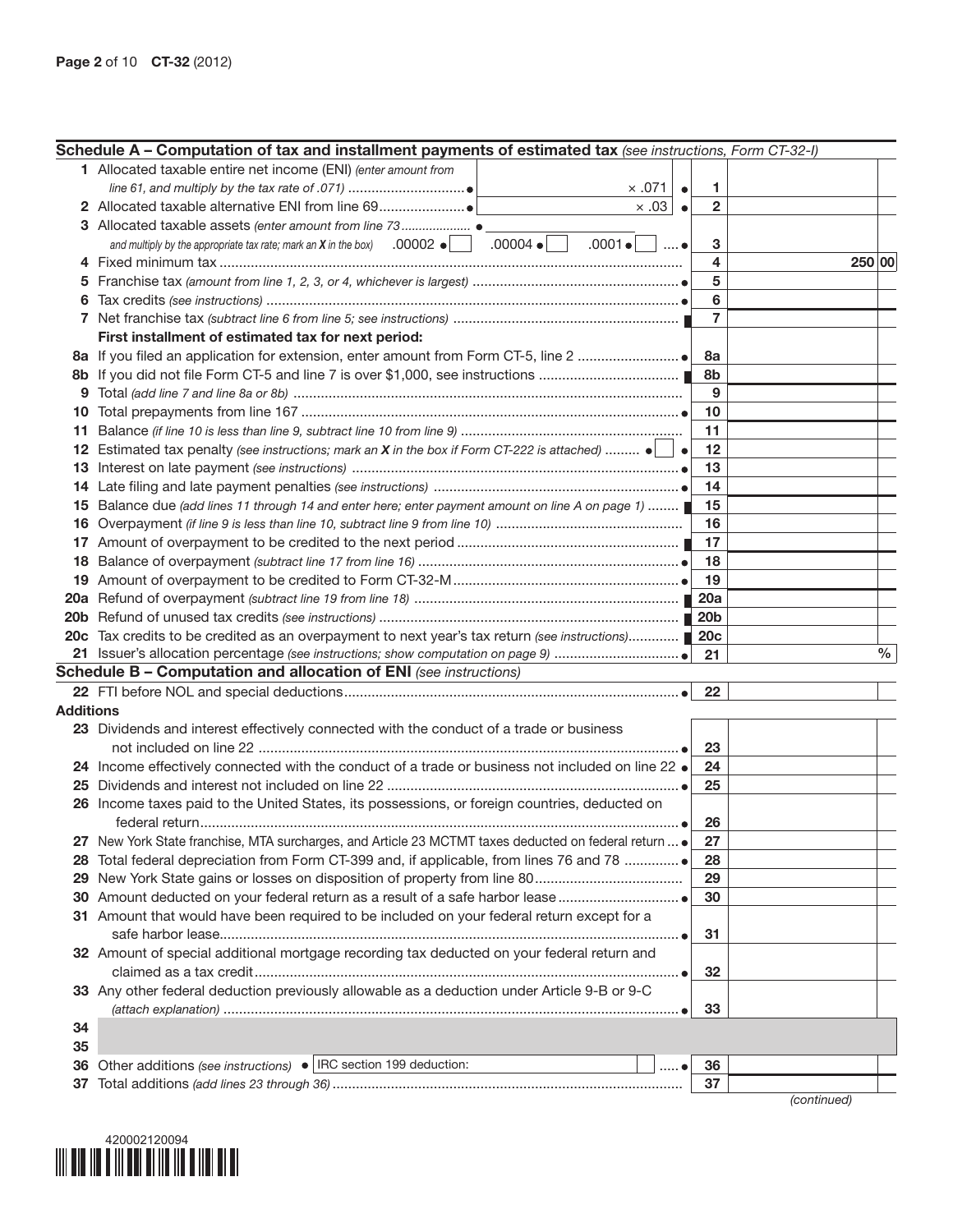|    | Schedule B - Computation and allocation of ENI (continued)                                                                  |                 |  |
|----|-----------------------------------------------------------------------------------------------------------------------------|-----------------|--|
|    | <b>Subtractions</b>                                                                                                         |                 |  |
|    | 38 Interest and other expenses not deducted on federal return that are applicable to                                        |                 |  |
|    |                                                                                                                             | 38              |  |
|    | 39 Enter total amount of allowable New York depreciation from Form CT-399 and, if applicable,                               |                 |  |
|    |                                                                                                                             | 39              |  |
|    |                                                                                                                             | 40              |  |
|    | 41 Federal income or gain from installment method transactions under Article 9-B or 9-C                                     | 41              |  |
|    |                                                                                                                             | 42              |  |
|    |                                                                                                                             | 43              |  |
|    | 44 Amount that would have been deducted on your federal return except for safe harbor lease .                               | 44              |  |
|    | 45 Amount of wages not deducted on the federal return due to IRC section 280C (see instructions) .                          | 45              |  |
|    |                                                                                                                             | 46              |  |
|    | $\times$ 17% (.17)<br>47 Interest income from subsidiary capital (attach list)  \$<br>$\bullet$                             | 47              |  |
|    | $\times 60\%$ (.6)<br>48 Dividend income from subsidiary capital (see instructions) \$<br>$\bullet$                         | 48              |  |
|    | $\times$ 60% (.6)<br>49 Net gains from subsidiary capital (see instructions)  \$<br>$\bullet$                               | 49              |  |
|    | 50 Interest income on obligations of New York State, its political subdivisions,                                            |                 |  |
|    | $\times$ 221/2% (.225)<br>$\bullet$                                                                                         | 50              |  |
| 51 |                                                                                                                             | 51              |  |
| 52 |                                                                                                                             |                 |  |
| 53 |                                                                                                                             |                 |  |
| 54 |                                                                                                                             |                 |  |
| 55 |                                                                                                                             |                 |  |
|    |                                                                                                                             | 56              |  |
|    | $S-7$ $\bullet$<br>57 Other subtractions (see instr.) S-5 .<br>$\bullet$                                                    | 57              |  |
| 58 |                                                                                                                             | 58              |  |
|    |                                                                                                                             | <b>59a</b>      |  |
|    | 59b Allocated ENI (multiply line 59a by                                                                                     | 59 <sub>b</sub> |  |
|    |                                                                                                                             | 60              |  |
|    | 61 Allocated taxable ENI (line 59b plus or minus line 60; enter on Schedule A, next to line 1)                              | 61              |  |
|    | Schedule C - Computation and allocation of alternative ENI                                                                  |                 |  |
|    |                                                                                                                             |                 |  |
|    |                                                                                                                             | 62              |  |
|    |                                                                                                                             | 63              |  |
|    |                                                                                                                             | 64              |  |
|    | 65 Interest income on obligations of New York State, its political subdivisions, and the United States,                     |                 |  |
|    |                                                                                                                             | 65              |  |
|    |                                                                                                                             | 66              |  |
|    | 67 Allocated alternative ENI: (multiply line 66 by $\boxed{\qquad \qquad \qquad \qquad \qquad }$ from line 137 or line 123) | 67              |  |
|    |                                                                                                                             | 68              |  |
|    | 69 Allocated taxable alternative ENI (line 67 plus or minus line 68; enter here and on                                      |                 |  |

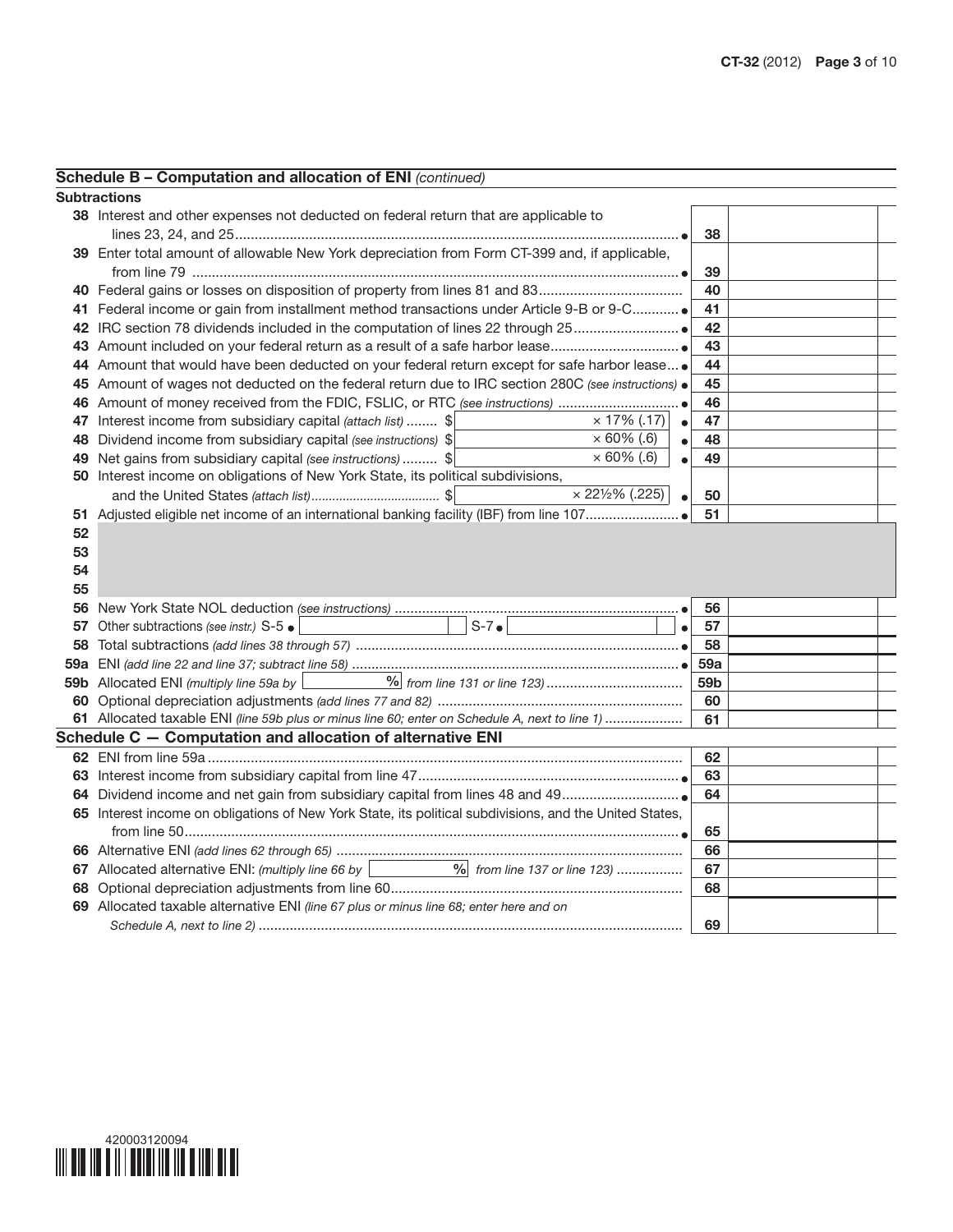|                                    | Schedule D - Computation of taxable assets and tax rate (see instructions)                     |    |      |
|------------------------------------|------------------------------------------------------------------------------------------------|----|------|
|                                    |                                                                                                | 70 |      |
|                                    |                                                                                                | 71 |      |
|                                    |                                                                                                | 72 |      |
|                                    | <b>73</b> Allocated taxable assets: (multiply line 72 by $\vert$ 9% from line 161 or line 153; |    |      |
|                                    |                                                                                                | 73 |      |
| <b>74</b> Compute net worth ratio: | Net worth on last day of the tax year                                                          |    |      |
|                                    | Total assets on last day of the tax year                                                       | 74 | $\%$ |
| 75 Compute percentage of mortgages | Average quarterly balance of mortgages                                                         |    |      |
| included in total assets:          | Average quarterly balance of total assets                                                      | 75 | $\%$ |

## Tax rates

Use the chart below to determine your tax rate. This rate must be used to compute the alternative minimum tax measured by taxable assets. You must meet both the net worth ratio and percentage of mortgages included in the total assets requirements to qualify for the lower tax rates.

Mark an *X* in the appropriate box in the last column and use this rate on line 3.

| If the net worth ratio<br>(from line $74$ ) is: | And the % of mortgages<br>included in total assets<br>(from line 75) is: | The<br>tax<br>rate is: | Indicate the<br>appropriate<br>rate |
|-------------------------------------------------|--------------------------------------------------------------------------|------------------------|-------------------------------------|
| Less than 4%                                    | 33% or more                                                              | .00002                 |                                     |
| At least 4% but less than 5%                    | 33% or more                                                              | .00004                 |                                     |
| All others                                      | All others                                                               | .0001                  |                                     |

# Schedule E — Depreciation on certain property when method differs from federal

Part 1 — Depreciation on qualified New York property acquired between January 1, 1964, and December 31, 1967 *(list each property and the date acquired here; for each property, complete columns C through H on the corresponding lines below; see instructions)*

| Item          |                         |                                          | A<br>Description of property           |                                           |                                         | B<br>Date acquired |                               |  |
|---------------|-------------------------|------------------------------------------|----------------------------------------|-------------------------------------------|-----------------------------------------|--------------------|-------------------------------|--|
| Α             |                         |                                          |                                        |                                           |                                         |                    |                               |  |
| B             |                         |                                          |                                        |                                           |                                         |                    |                               |  |
| C             |                         |                                          |                                        |                                           |                                         |                    |                               |  |
| D             |                         |                                          |                                        |                                           |                                         |                    |                               |  |
| Ε             |                         |                                          |                                        |                                           |                                         |                    |                               |  |
| Item          | C<br>Cost               | D<br>Federal depreciation<br>prior years | Е<br>Federal depreciation<br>this year | F<br>New York depreciation<br>prior years | G<br>New York depreciation<br>this year |                    | н<br>Undepreciated<br>balance |  |
| A             |                         |                                          |                                        |                                           |                                         |                    |                               |  |
| B             |                         |                                          |                                        |                                           |                                         |                    |                               |  |
| C             |                         |                                          |                                        |                                           |                                         |                    |                               |  |
| D             |                         |                                          |                                        |                                           |                                         |                    |                               |  |
| E             |                         |                                          |                                        |                                           |                                         |                    |                               |  |
| <b>Totals</b> |                         |                                          |                                        |                                           |                                         |                    |                               |  |
|               | 76 Add column E amounts |                                          |                                        |                                           | ✦                                       |                    |                               |  |

Combine this total with line 78, and enter on line 28.

77 Add column G amounts

Combine this total with line 82, and enter on line 60.

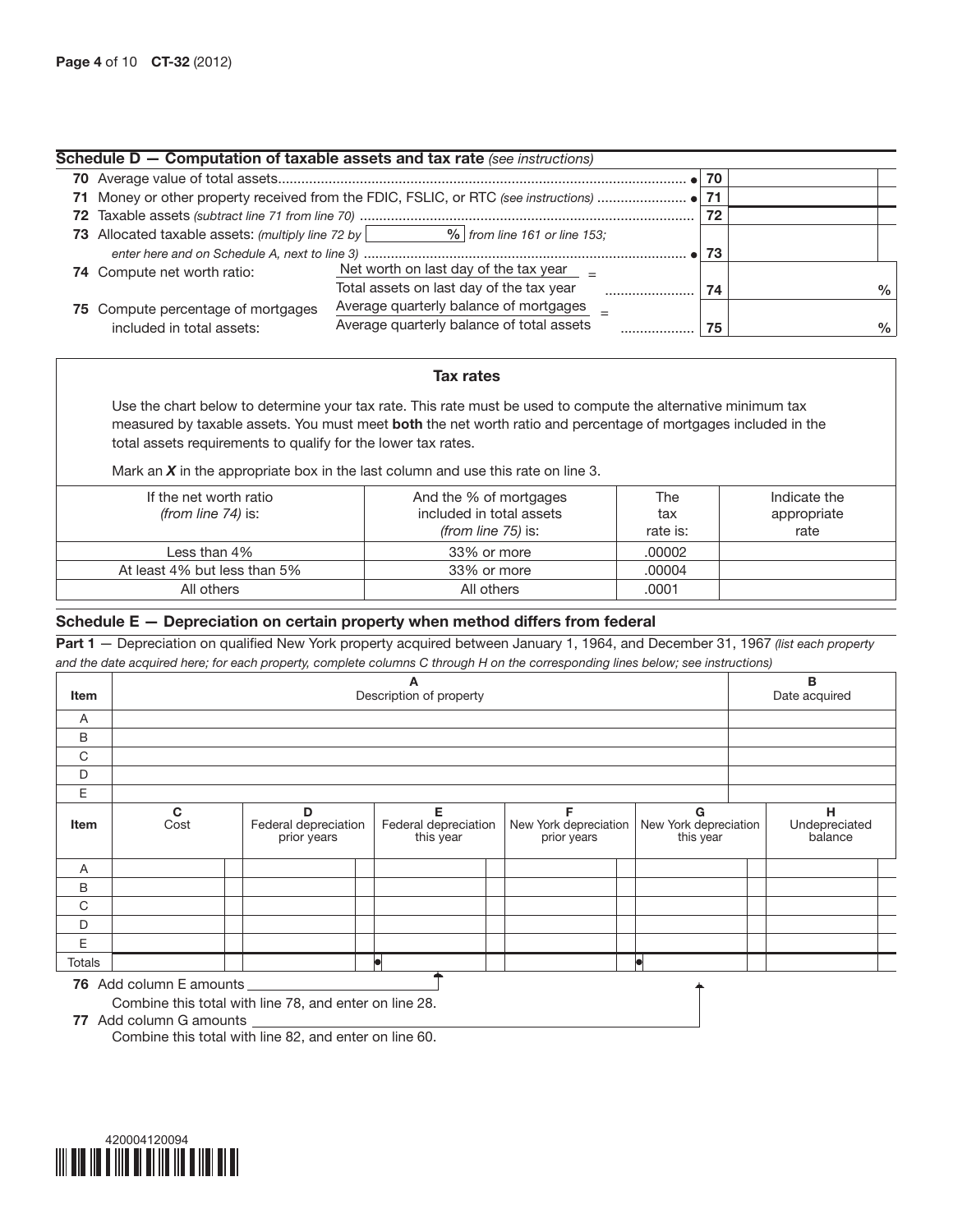|        |                         | Part 2- Other property on which New York depreciation differs from federal |                                        |                                                                 |                |                               |
|--------|-------------------------|----------------------------------------------------------------------------|----------------------------------------|-----------------------------------------------------------------|----------------|-------------------------------|
|        |                         |                                                                            | A                                      |                                                                 |                | В                             |
| Item   |                         |                                                                            | Date acquired                          |                                                                 |                |                               |
| A      |                         |                                                                            |                                        |                                                                 |                |                               |
| B      |                         |                                                                            |                                        |                                                                 |                |                               |
| C      |                         |                                                                            |                                        |                                                                 |                |                               |
| D      |                         |                                                                            |                                        |                                                                 |                |                               |
| E      |                         |                                                                            |                                        |                                                                 |                |                               |
| Item   | $\mathbf{C}$<br>Cost    | D<br>Federal depreciation<br>prior years                                   | Е<br>Federal depreciation<br>this year | F<br>New York depreciation New York depreciation<br>prior years | G<br>this year | н<br>Undepreciated<br>balance |
| Α      |                         |                                                                            |                                        |                                                                 |                |                               |
| B      |                         |                                                                            |                                        |                                                                 |                |                               |
| C      |                         |                                                                            |                                        |                                                                 |                |                               |
| D      |                         |                                                                            |                                        |                                                                 |                |                               |
| Е      |                         |                                                                            |                                        |                                                                 |                |                               |
| Totals |                         |                                                                            | le                                     |                                                                 |                |                               |
|        | 78 Add column E amounts | Combine this total with line 76, and enter on line 28.                     |                                        |                                                                 |                |                               |

79 Add Part 2 column G amounts; enter on line 39

Schedule F — Computation of New York gain or loss on disposition of certain property acquired prior to January 1, 1973 *(see instructions)*

| Part 1 – Property acquired prior to: 1/1/26 by commercial banks; 1/1/44 by savings banks; 1/1/53 by savings and loan associations |                                                                  |               |                                                |                         |  |  |  |
|-----------------------------------------------------------------------------------------------------------------------------------|------------------------------------------------------------------|---------------|------------------------------------------------|-------------------------|--|--|--|
| ∼<br>Description of property                                                                                                      | Cost or fair market price<br>on valuation date                   | Selling price | New York gain or loss<br>(column C - column B) | Federal gain<br>or loss |  |  |  |
|                                                                                                                                   |                                                                  |               |                                                |                         |  |  |  |
|                                                                                                                                   |                                                                  |               |                                                |                         |  |  |  |
|                                                                                                                                   |                                                                  |               |                                                |                         |  |  |  |
|                                                                                                                                   | <b>Totals</b> (use minus (-) sign to indicate negative amount) ● |               |                                                |                         |  |  |  |

₹

 $\Box$ 

80 Add column D amounts; enter on line 29

81 Add column E amounts; combine this total with line 83, and enter on line 40

Part 2 – Property on which optional depreciation was claimed or on which the method used for New York State differed from federal depreciation deducted

| Description of property | Depreciation basis for<br>New York State                  | Selling price | New York gain or loss<br>(column C - column B) | Federal gain<br>or loss |
|-------------------------|-----------------------------------------------------------|---------------|------------------------------------------------|-------------------------|
|                         |                                                           |               |                                                |                         |
|                         |                                                           |               |                                                |                         |
|                         |                                                           |               |                                                |                         |
|                         |                                                           |               |                                                |                         |
|                         |                                                           |               |                                                |                         |
|                         |                                                           |               |                                                |                         |
|                         |                                                           |               |                                                |                         |
|                         | Totals (use minus (-) sign to indicate negative amount) · |               |                                                |                         |

82 Add column D amounts; combine this total with line 77, and enter on line 60\_

83 Add column E amounts; combine this total with line 81, and enter on line 40

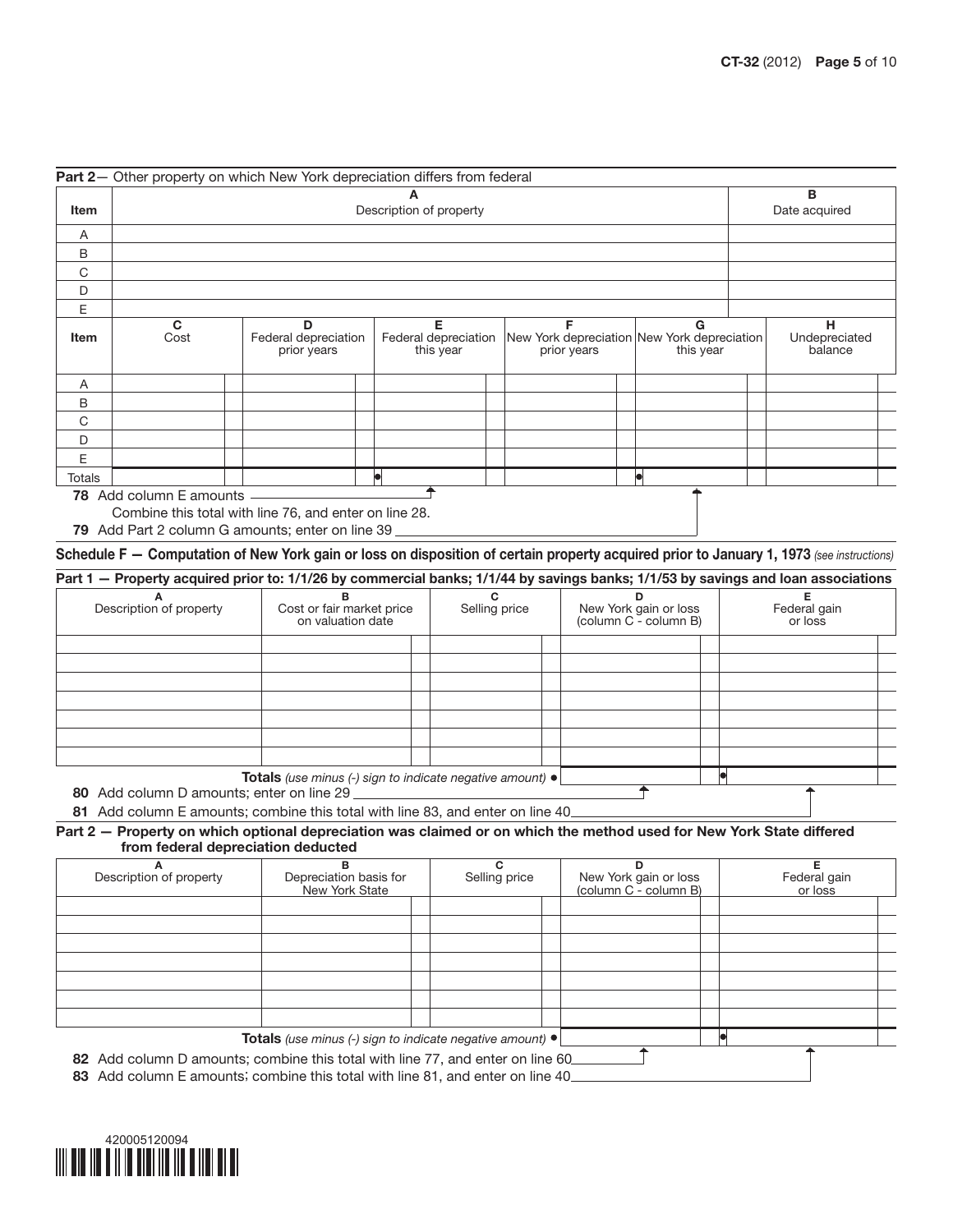## Schedule G — Computation of IBF adjusted eligible net income or loss

If the corporation has an IBF located in New York State, mark an *X* in the appropriate box below and see instructions. The corporation computed ENI using the: IBF modification method  $\Box$  or IBF formula allocation method  $\Box$ 

| Computation of eligible gross income |     |  |
|--------------------------------------|-----|--|
|                                      | 84  |  |
|                                      | 85  |  |
|                                      |     |  |
|                                      | -87 |  |
|                                      | 88  |  |

#### Computation of applicable expenses

|     | 89       |  |
|-----|----------|--|
|     | 90       |  |
| -91 | <b>9</b> |  |

#### Computation of ineligible funding amount

|                                                                                             | 92 |  |
|---------------------------------------------------------------------------------------------|----|--|
| 93 Average aggregate liabilities and other sources of funds of the IBF that are not owed to |    |  |
|                                                                                             | 93 |  |
|                                                                                             | 94 |  |
|                                                                                             | 95 |  |
|                                                                                             | 96 |  |
|                                                                                             | 97 |  |

#### Computation of floor amount and adjusted eligible net income or loss

| 98 Average aggregate amount of loans to and deposits with foreign persons in financial accounts         |     |      |
|---------------------------------------------------------------------------------------------------------|-----|------|
|                                                                                                         | 99  | %    |
|                                                                                                         | 100 |      |
| 101 Average aggregate amount of loans to and deposits with foreign persons in financial accounts        |     |      |
|                                                                                                         |     |      |
| 103 Average aggregate amount of loans to and deposits with foreign persons in financial                 |     |      |
| 104 Enter 100 or the percentage obtained by dividing line 102 by line 103, whichever is less 104        |     | $\%$ |
|                                                                                                         |     |      |
|                                                                                                         |     |      |
| 107 Adjusted eligible net income or loss (subtract line 106 from line 105; also enter on line 51)   107 |     |      |
|                                                                                                         |     |      |

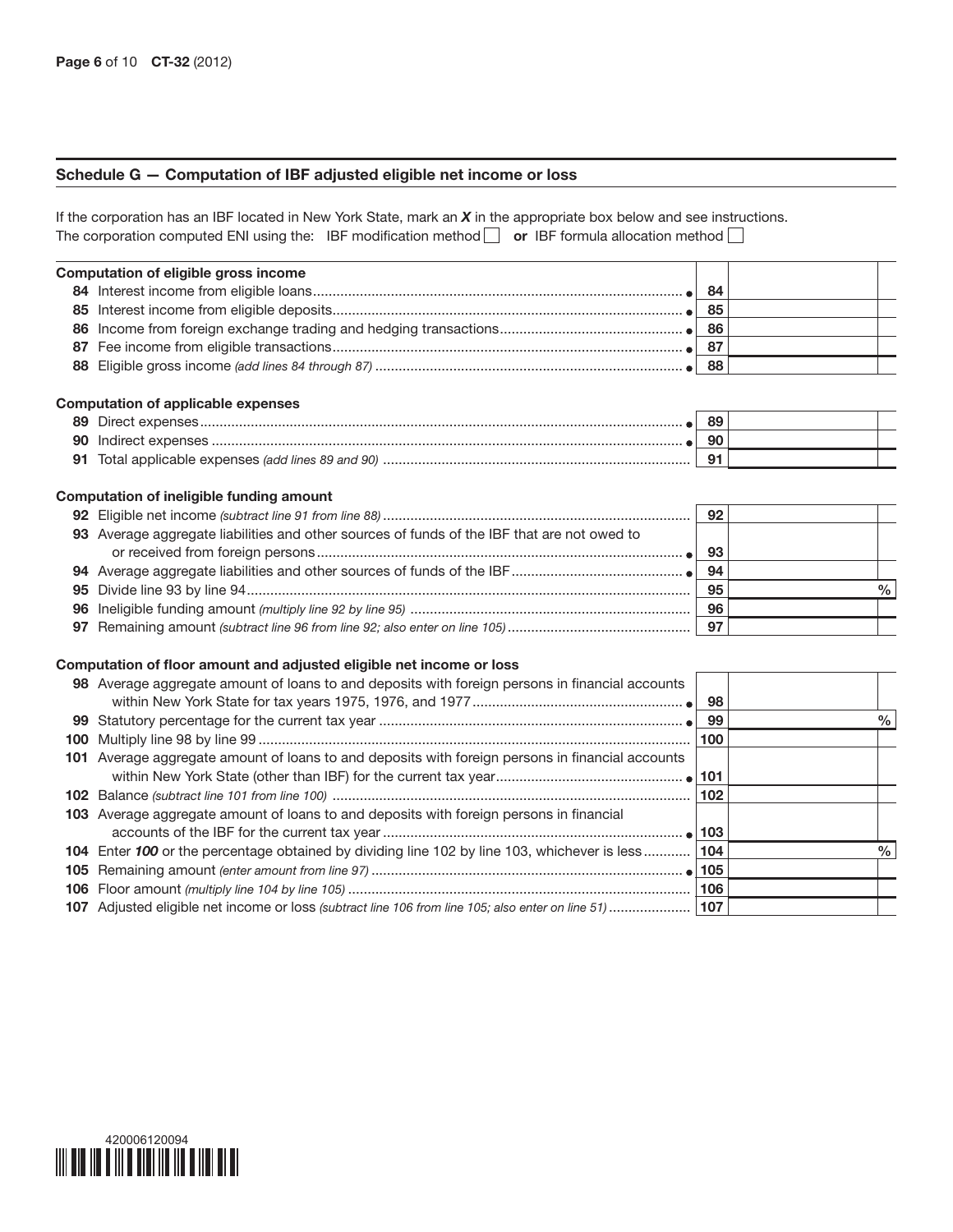| Schedule H - Allocation percentages                                                                   |  |              |  |  |  |  |  |  |
|-------------------------------------------------------------------------------------------------------|--|--------------|--|--|--|--|--|--|
|                                                                                                       |  | $No \bullet$ |  |  |  |  |  |  |
| Are you substantially engaged in providing management, administrative, or distribution services to an |  |              |  |  |  |  |  |  |

investment company as such terms are defined in Tax Law, Article 32, section 1454(a)(2)(G)? ....................... Yes No

If you answered *Yes* to both questions, then you must allocate using the receipts factor *(see* Receipts factor *in instructions)*.

### Part 1 — Computation of ENI allocation

If the corporation has an IBF located in New York State, mark an *X* in the appropriate box below and see instructions. The corporation computed ENI using the: IBF modification method  $\bullet$  or IBF formula allocation method  $\bullet$ 

| If you are claiming an allocation outside New York, attach an explanation of the<br>business carried on outside New York that gives you the right to allocate. |     | А<br>New York State | В<br>Everywhere |               |
|----------------------------------------------------------------------------------------------------------------------------------------------------------------|-----|---------------------|-----------------|---------------|
| 108 Wages, salaries, and other compensation of employees (except                                                                                               |     |                     |                 |               |
|                                                                                                                                                                | 108 |                     |                 |               |
|                                                                                                                                                                | 109 |                     |                 |               |
| 110 Percentage in New York (divide line 109, column A, by line 108, column B)                                                                                  | 110 |                     |                 | %             |
| Receipts during the tax period from:                                                                                                                           |     |                     |                 |               |
|                                                                                                                                                                | 111 |                     |                 |               |
|                                                                                                                                                                |     |                     |                 |               |
|                                                                                                                                                                |     |                     |                 |               |
| 114 Interest from bank, credit, travel, entertainment, and other credit                                                                                        |     |                     |                 |               |
|                                                                                                                                                                |     |                     |                 |               |
| 115 Service charges and fees from bank, credit, travel, entertainment,                                                                                         |     |                     |                 |               |
|                                                                                                                                                                |     |                     |                 |               |
|                                                                                                                                                                | 116 |                     |                 |               |
|                                                                                                                                                                | 117 |                     |                 |               |
| 118 Fees or charges from letters of credit, traveler's checks, and                                                                                             |     |                     |                 |               |
|                                                                                                                                                                |     |                     |                 |               |
|                                                                                                                                                                | 119 |                     |                 |               |
|                                                                                                                                                                |     |                     |                 |               |
|                                                                                                                                                                |     |                     |                 |               |
|                                                                                                                                                                | 122 |                     |                 |               |
|                                                                                                                                                                | 123 |                     |                 | $\frac{0}{0}$ |
| 124 Additional receipts factor (enter percentage from line 123)                                                                                                | 124 |                     |                 | $\%$          |
| Deposits maintained in branches                                                                                                                                |     |                     |                 |               |
|                                                                                                                                                                |     |                     |                 |               |
|                                                                                                                                                                |     |                     |                 |               |
|                                                                                                                                                                |     |                     |                 |               |
| 128 Percentage in New York (divide line 127, column A, by line 127, column B)                                                                                  | 128 |                     |                 | $\%$          |
| 129 Additional deposits factor (enter percentage from line 128)                                                                                                | 129 |                     |                 | $\%$          |
| 130 Total of New York percentages (add lines 110, 123, 124, 128, and 129) 130                                                                                  |     |                     |                 | $\%$          |
|                                                                                                                                                                | 131 |                     |                 | $\%$          |
| Part 2 - Computation of alternative ENI allocation                                                                                                             |     |                     |                 |               |
| 132 Wages, salaries, and other compensation of employees (except                                                                                               |     |                     |                 |               |
|                                                                                                                                                                |     |                     |                 |               |
| 133 Percentage in New York State (divide line 132, column A, by line 132, column B) 133                                                                        |     |                     |                 | $\frac{0}{0}$ |
|                                                                                                                                                                | 134 |                     |                 | $\frac{0}{0}$ |
|                                                                                                                                                                |     |                     |                 | $\%$          |
|                                                                                                                                                                |     |                     |                 | $\frac{0}{0}$ |
|                                                                                                                                                                |     |                     |                 | $\frac{0}{0}$ |

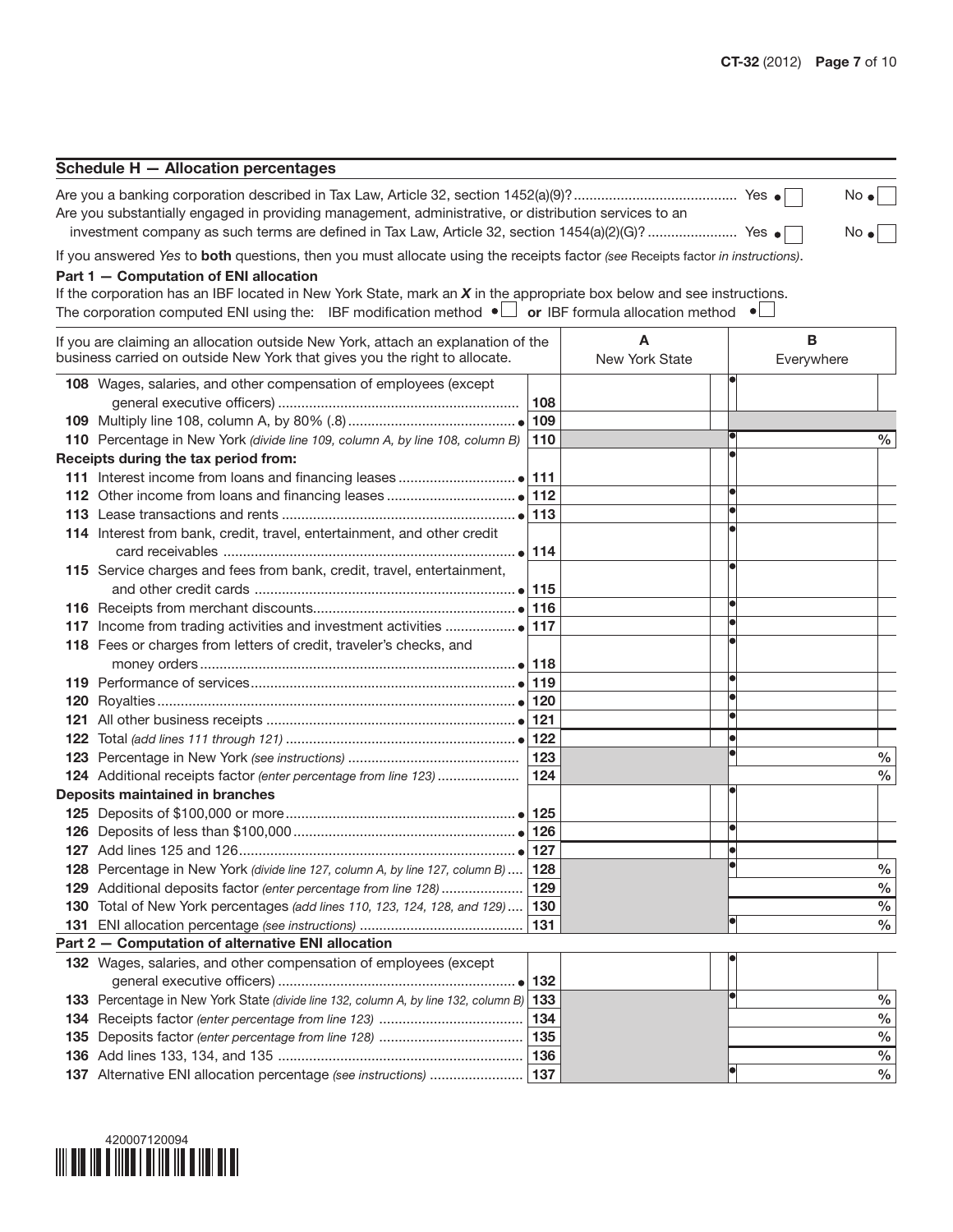|     | Part 3 - Computation of taxable assets allocation (see instructions)                    |     |                |               |
|-----|-----------------------------------------------------------------------------------------|-----|----------------|---------------|
|     | Include all activities of an IBF in both the numerator (column A) and                   |     | A              | в             |
|     | denominator (column B) when computing the taxable asset allocation                      |     | New York State | Everywhere    |
|     | 138 Wages, salaries, and other compensation of employees (except                        |     |                |               |
|     |                                                                                         | 138 |                |               |
|     |                                                                                         | 139 |                |               |
|     | 140 Percentage in New York (divide line 139, column A, by line 138, column B)           | 140 |                | $\%$          |
|     | Receipts during the tax period from:                                                    |     |                |               |
|     |                                                                                         |     |                |               |
|     |                                                                                         |     |                |               |
|     |                                                                                         | 143 |                |               |
|     | 144 Interest from bank, credit, travel, entertainment, and other credit                 |     |                |               |
|     |                                                                                         | 144 |                |               |
|     | 145 Service charges and fees from bank, credit, travel, entertainment,                  |     |                |               |
|     |                                                                                         |     |                |               |
|     |                                                                                         |     |                |               |
|     |                                                                                         |     |                |               |
|     | 148 Fees or charges from letters of credit, traveler's checks, and money orders .   148 |     |                |               |
|     |                                                                                         | 149 |                |               |
| 150 |                                                                                         |     |                |               |
| 151 |                                                                                         |     |                |               |
|     |                                                                                         |     |                |               |
|     |                                                                                         |     |                | $\%$          |
|     | 154 Additional receipts factor (enter percentage from line 153)                         | 154 |                | $\%$          |
|     | <b>Deposits maintained in branches</b>                                                  |     |                |               |
|     |                                                                                         |     |                |               |
|     |                                                                                         |     |                |               |
|     |                                                                                         |     |                |               |
|     | 158 Percentage in New York (divide line 157, column A, by line 157, column B)  158      |     |                | $\%$          |
|     | 159 Additional deposits factor (enter percentage from line 158)                         | 159 |                | $\%$          |
|     | 160 Total of New York percentages (add lines 140, 153, 154, 158, and 159) 160           |     |                | $\frac{0}{0}$ |
|     |                                                                                         |     |                | $\frac{0}{0}$ |
|     | <b>Composition of prepayments on Schedule A, line 10 (see instructions)</b>             |     |                |               |

|  |                  |  |  | Amount |  |
|--|------------------|--|--|--------|--|
|  | 162              |  |  |        |  |
|  | 163a             |  |  |        |  |
|  | 163b             |  |  |        |  |
|  | 163 <sub>c</sub> |  |  |        |  |
|  |                  |  |  |        |  |
|  |                  |  |  |        |  |
|  |                  |  |  |        |  |
|  |                  |  |  |        |  |

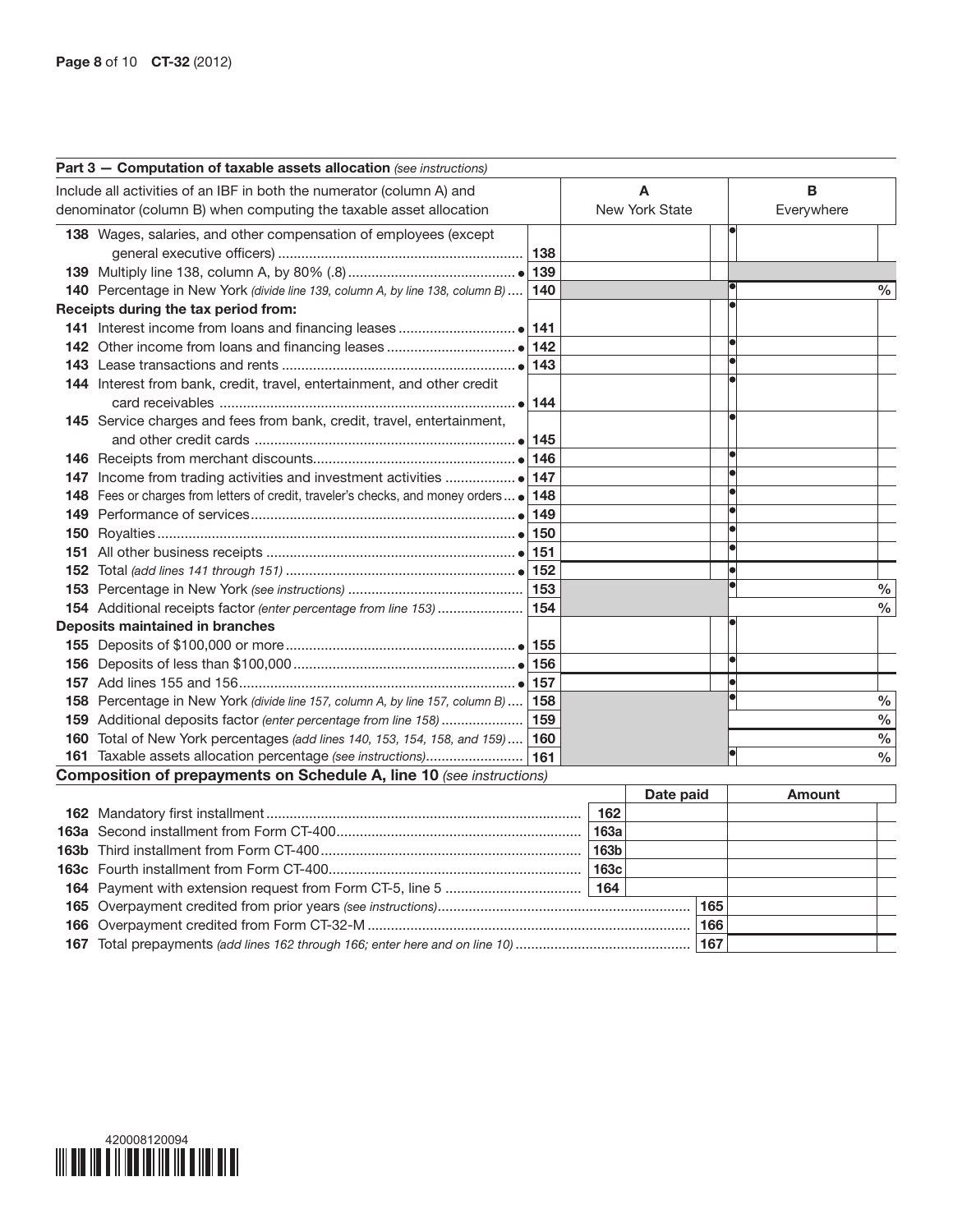| <b>Computation of the issuer's allocation percentage –</b> Complete Method 1, 2, or 3 (see instructions) |               |  |  |  |  |  |
|----------------------------------------------------------------------------------------------------------|---------------|--|--|--|--|--|
| <b>Method 1</b> - Enter the alternative ENI allocation percentage from                                   |               |  |  |  |  |  |
|                                                                                                          | $\%$          |  |  |  |  |  |
|                                                                                                          |               |  |  |  |  |  |
|                                                                                                          |               |  |  |  |  |  |
|                                                                                                          | $\frac{0}{0}$ |  |  |  |  |  |

Method 3 - Computation of subsidiary capital allocated to New York State - Attach separate sheets displaying this information formatted as below, if necessary.

| A - Description of subsidiary capital (list the name of each corporation and the EIN here; for each corporation, complete columns B through G on<br>the corresponding lines below) |      |            |  |  |  |  |
|------------------------------------------------------------------------------------------------------------------------------------------------------------------------------------|------|------------|--|--|--|--|
| Item                                                                                                                                                                               | Name | <b>EIN</b> |  |  |  |  |
| Α                                                                                                                                                                                  |      |            |  |  |  |  |
| B                                                                                                                                                                                  |      |            |  |  |  |  |
| C                                                                                                                                                                                  |      |            |  |  |  |  |
| D                                                                                                                                                                                  |      |            |  |  |  |  |
| E                                                                                                                                                                                  |      |            |  |  |  |  |
|                                                                                                                                                                                    |      |            |  |  |  |  |
| G                                                                                                                                                                                  |      |            |  |  |  |  |

| A<br>Item | B<br>Voting<br>stock<br>owned<br>%                                                                        | $\mathbf C$<br>Average<br>value<br>of subsidiary<br>capital | D<br><b>Current liabilities</b><br>attributable to<br>subsidiary capital     | Е<br>Net average<br>value<br>$(col. C - col. D)$ |  | F<br>Issuer's<br>allocation<br>% | G<br>Value allocated<br>to New York State<br>(col. $E \times$ col. F) |
|-----------|-----------------------------------------------------------------------------------------------------------|-------------------------------------------------------------|------------------------------------------------------------------------------|--------------------------------------------------|--|----------------------------------|-----------------------------------------------------------------------|
| A         |                                                                                                           |                                                             |                                                                              |                                                  |  |                                  |                                                                       |
| B         |                                                                                                           |                                                             |                                                                              |                                                  |  |                                  |                                                                       |
| C         |                                                                                                           |                                                             |                                                                              |                                                  |  |                                  |                                                                       |
| D         |                                                                                                           |                                                             |                                                                              |                                                  |  |                                  |                                                                       |
| E         |                                                                                                           |                                                             |                                                                              |                                                  |  |                                  |                                                                       |
| F         |                                                                                                           |                                                             |                                                                              |                                                  |  |                                  |                                                                       |
| G         |                                                                                                           |                                                             |                                                                              |                                                  |  |                                  |                                                                       |
|           | Amounts from attached list                                                                                |                                                             |                                                                              |                                                  |  |                                  |                                                                       |
|           |                                                                                                           |                                                             |                                                                              |                                                  |  |                                  |                                                                       |
|           |                                                                                                           |                                                             | Method 3 - Computation of business capital allocated to New York State       |                                                  |  | 169                              |                                                                       |
| 170       |                                                                                                           |                                                             |                                                                              |                                                  |  |                                  |                                                                       |
| 171       |                                                                                                           |                                                             | Total net average value of subsidiary capital from line 168, column $E 171 $ |                                                  |  |                                  |                                                                       |
| 172       |                                                                                                           |                                                             |                                                                              |                                                  |  | 172                              |                                                                       |
| 173       |                                                                                                           |                                                             |                                                                              |                                                  |  |                                  | $\%$                                                                  |
|           |                                                                                                           |                                                             |                                                                              |                                                  |  | 174                              |                                                                       |
|           | Method 3 - Computation of issuer's allocation percentage                                                  |                                                             |                                                                              |                                                  |  |                                  |                                                                       |
| 175       | Subsidiary capital and business capital allocated to New York State (add line 168, column G and line 174) |                                                             |                                                                              |                                                  |  |                                  |                                                                       |
| 176       |                                                                                                           |                                                             |                                                                              |                                                  |  | 175<br>176                       |                                                                       |
|           |                                                                                                           |                                                             |                                                                              | $\frac{0}{0}$                                    |  |                                  |                                                                       |